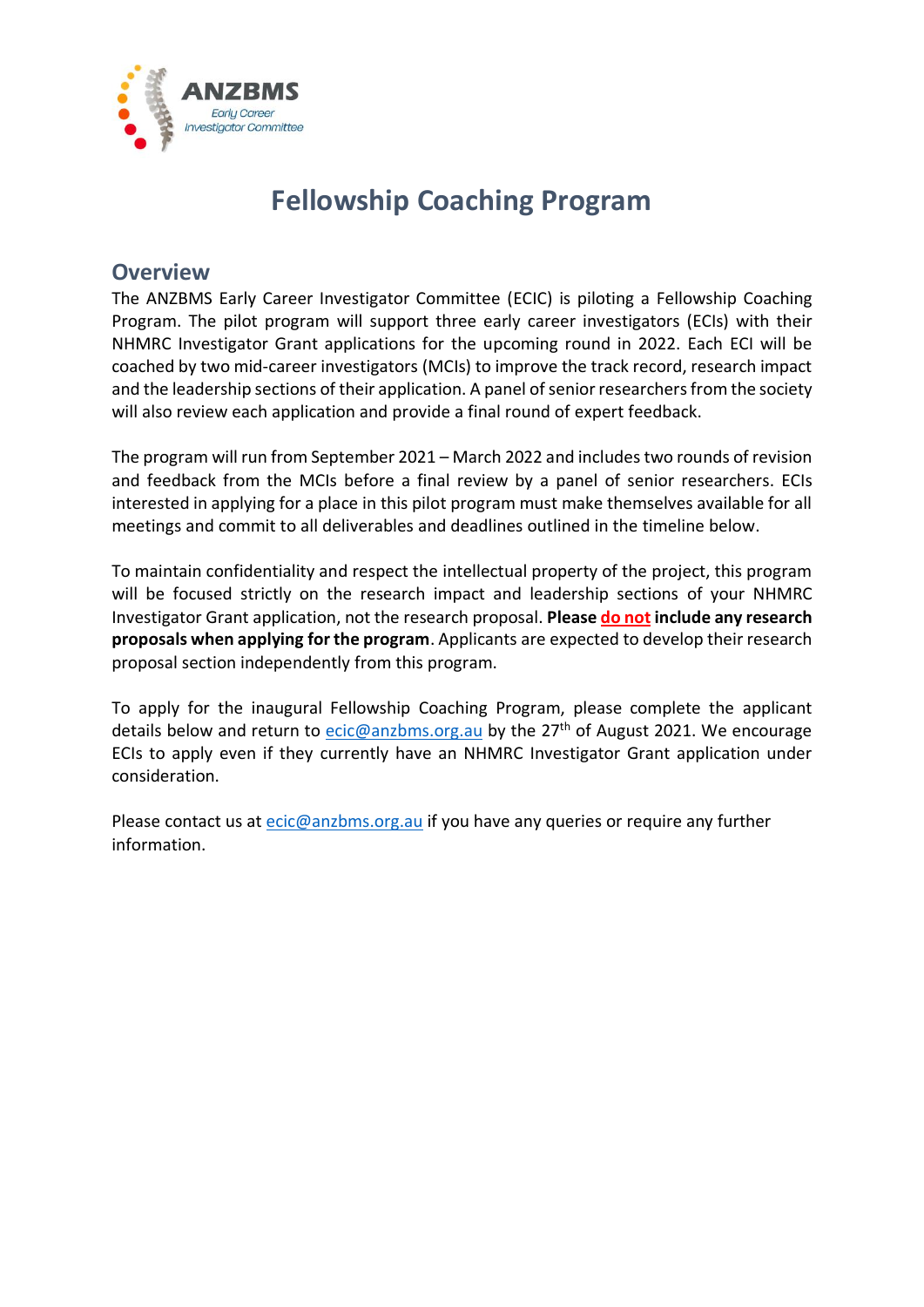

# **Timeline for Fellowship Coaching Program 2021-22**

### *Entry into program*

 $\blacksquare$ 

| 10 Sep 2021 | Submit first draft for MCI review                         |
|-------------|-----------------------------------------------------------|
|             |                                                           |
| 24 Sep 2021 | First meeting with MCI this week (receive feedback)       |
|             |                                                           |
| 8 Oct 2021  |                                                           |
|             | Submit revised second draft for MCI review                |
|             |                                                           |
| 22 Oct 2021 | Second round of MCI feedback received                     |
|             |                                                           |
| 5 Nov 2021  | Submit revised documents to SCI panel                     |
|             |                                                           |
|             |                                                           |
|             |                                                           |
|             |                                                           |
|             |                                                           |
| 10 Dec 2021 | Second meeting with MCI (Receive SCI panel feedback)      |
|             |                                                           |
|             |                                                           |
|             |                                                           |
|             |                                                           |
|             |                                                           |
|             |                                                           |
|             |                                                           |
| 28 Jan 2022 | Submit revised draft for final MCI review                 |
|             |                                                           |
| 11 Feb 2022 | Final meeting with MCI (Final round of feedback)          |
|             |                                                           |
|             |                                                           |
| 4 Mar 2022  | Application finalised for an anticipated March submission |
|             |                                                           |
|             |                                                           |

#### *External Submission to NHMRC*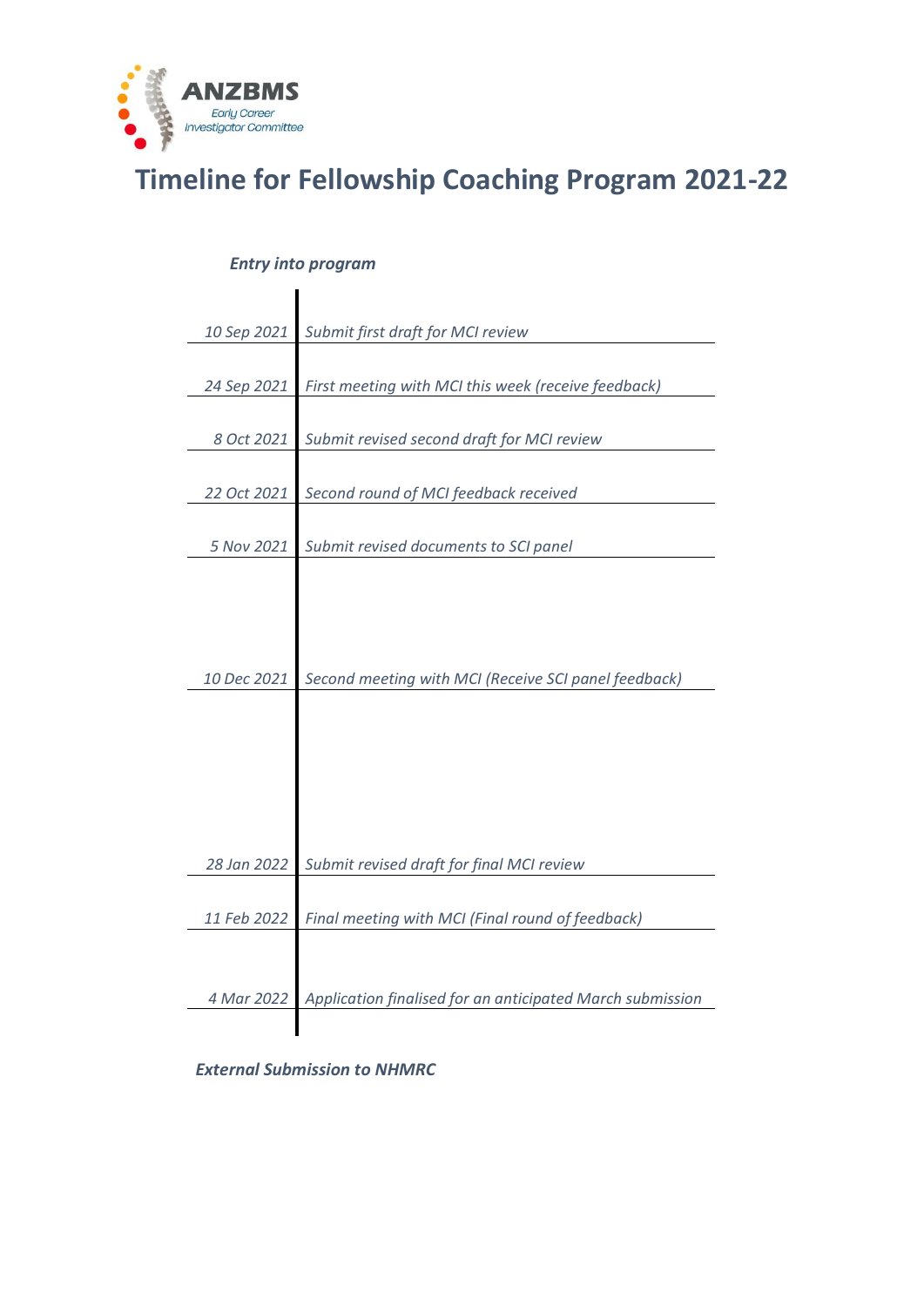

| <b>Applicant details:</b> |  |
|---------------------------|--|
|---------------------------|--|

**Title:**

**Name: Institution: Email: Phone: Qualification/s: Current position: Research Area: Research Type:** Basic | Translation | Clinical **Are you a member of ANZBMS?** Yes  $\vert$  No **Are you an ECI\*?** Yes No *\*Early career investigator is defined as a member of the ANZBMS who is currently enrolled in a higher degree or a current researcher within 10 years of award of a PhD/Masters considering career interruptions.*  Have you completed the ECIC Database survey? Yes | | No *(If 'No' please complete the survey before submitting this form. Survey can be found [here\)](https://forms.gle/4BDXyP5Wriwfk6qH7)*

**Please provide your 'Top 5 Publications' section of your Investigator Grant application below.**

*Top 5 in 10*